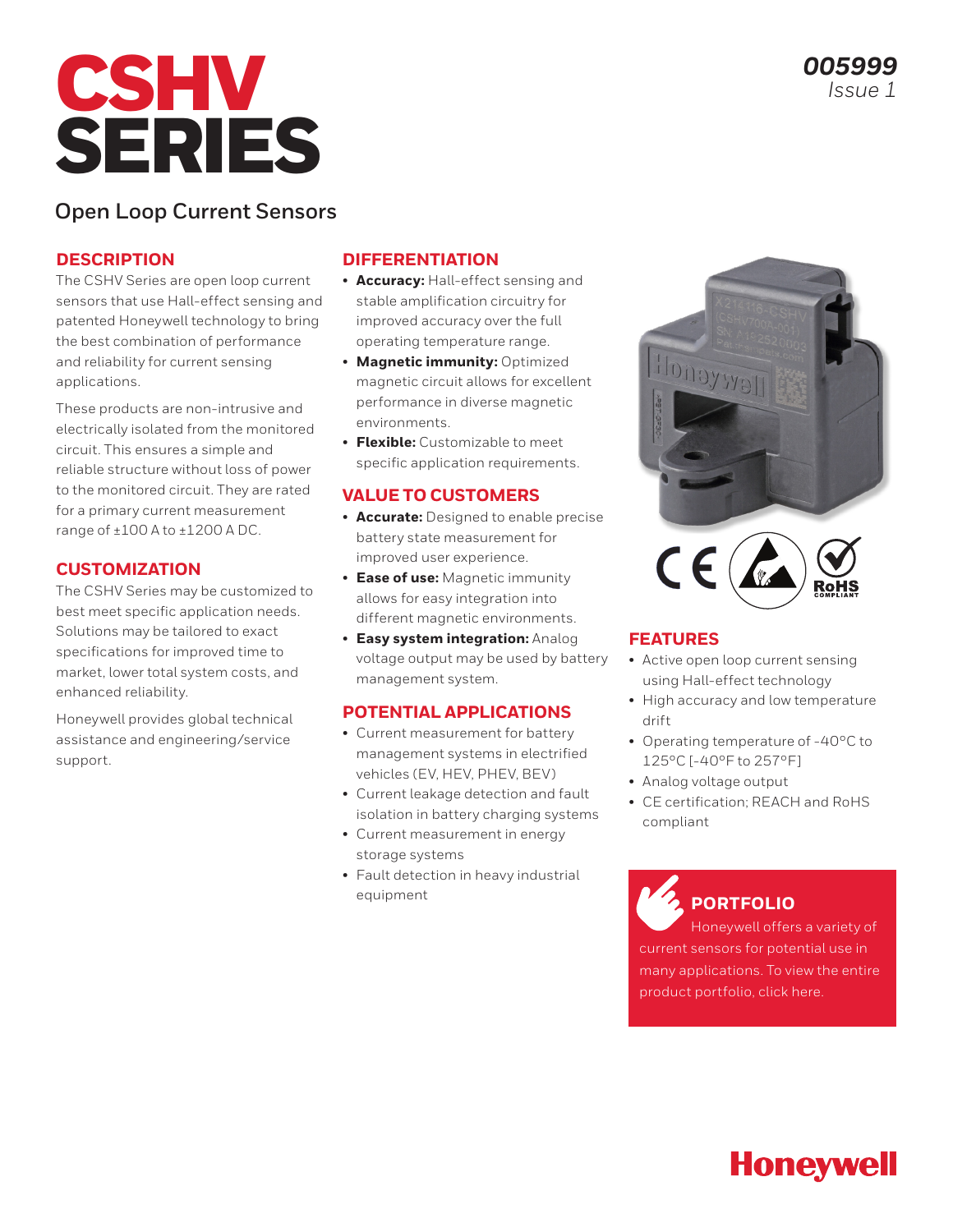| <b>TABLE 1. ABSOLUTE MAXIMUM RATINGS</b> |                       |              |                  |      |      |                                          |  |
|------------------------------------------|-----------------------|--------------|------------------|------|------|------------------------------------------|--|
| <b>CHARACTERISTIC</b>                    | <b>SYMBOL</b>         | <b>UNIT</b>  | <b>PARAMETER</b> |      |      |                                          |  |
|                                          |                       |              | MIN.             | TYP. | MAX. | <b>CONDITION</b>                         |  |
| Supply voltage max.                      | $V_{\text{S max.}}$   | V            |                  |      | 10   | $\overline{\phantom{m}}$                 |  |
| Reverse supply voltage max.              | $V_{R \text{ max}}$   | $\vee$       | $-0.3$           |      |      |                                          |  |
| Output voltage max.                      | $V_{\text{OUT max.}}$ | V            | $-0.3$           |      | 10   | $V_{\text{OUT}}$ reverse/forward voltage |  |
| Output current max.                      | $I_{\text{OUT max.}}$ | mA           | $-10$            |      | 10   |                                          |  |
| Ambient storage temperature              |                       | $^{\circ}$ C | $-40$            |      | 125  |                                          |  |
| Electrostatic discharge voltage          | $V_{ESD}$             | kV           |                  |      | 8    |                                          |  |
| RMS voltage for AC isolation test        | $V_{DW}$              | kV           |                  |      | 2.5  | 50 Hz, 1 min                             |  |
| Creepage distance                        | $d_{Cp}$              | mm           | 4.9              |      |      |                                          |  |
| Clearance                                | $d_{Cl}$              | mm           | 4.9              |      |      |                                          |  |
| Comparative tracking index               | <b>CTI</b>            |              | PLC3             |      |      |                                          |  |

#### TABLE 2. OPERATING CHARACTERISTICS IN NOMINAL RANGE  $(I_{PN})$

|                                              | <b>SYMBOL</b>                         | <b>UNIT</b>       | <b>PARAMETER</b>  |                                                                              |                          |                                                              |  |
|----------------------------------------------|---------------------------------------|-------------------|-------------------|------------------------------------------------------------------------------|--------------------------|--------------------------------------------------------------|--|
| <b>CHARACTERISTIC</b>                        |                                       |                   | MIN.              | TYP.                                                                         | MAX.                     | <b>CONDITION</b>                                             |  |
| Primary current, nominal DC                  | $I_{PN}$                              | $\mathsf A$       | $-\vert_{PN}$     |                                                                              | $I_{PN}$                 | $\pm 100$ A to $\pm 1200$ A                                  |  |
| Supply voltage                               | $V_{S}$                               | $\vee$            | 4.5               | 5                                                                            | 5.5                      | $\qquad \qquad -$                                            |  |
| Ambient operating temperature                |                                       | $^{\circ}$ C      | $-40$             |                                                                              | 125                      |                                                              |  |
| Output voltage                               | $V_{OUT}$                             | $\vee$            |                   | $V_{\text{OUT}} = \frac{V_{\text{S}}}{5} (G * I_{\text{p}} + V_{\text{OS}})$ |                          | $I_p = (V_{\text{OUT}} * \frac{5}{V_s} - V_{\text{OS}}) / G$ |  |
| Sensitivity                                  | G                                     | mV/A              |                   | 2000/l <sub>pN</sub>                                                         | $\overline{\phantom{m}}$ | $T_A = 25^{\circ}C$                                          |  |
| Output voltage (at $I_p = 0$ )               | $V_{OS}$                              | $\vee$            |                   | 2.5                                                                          |                          |                                                              |  |
| Current consumption                          | I <sub>SUPPLY</sub>                   | mA                |                   | 13                                                                           | 16                       | $T_A = 25^{\circ}$ C, $V_S = 5 V$                            |  |
| Load resistance                              | $R_{\rm r}$                           | Ohm               | 10k               | $\overline{\phantom{0}}$                                                     |                          |                                                              |  |
| Output impedance                             | $R_{\text{out}}$                      | Ohm               |                   | $\perp$                                                                      | 10                       | $T_A = 25^{\circ}C$                                          |  |
| Ratiometric error                            | $\boldsymbol{\varepsilon}_{\text{r}}$ | 0/0               |                   | ±0.5                                                                         |                          |                                                              |  |
| Sensitivity error                            | $\boldsymbol{\epsilon}_{\rm d}$       | $\frac{0}{0}$     |                   | ±0.6                                                                         |                          | $T_A = 25^{\circ}$ C, V <sub>S</sub> = 5 V                   |  |
| Electrical offset voltage                    | $V_{OS, ELECT}$                       | mV                |                   | $\pm 3$                                                                      |                          | $T_A = 25^{\circ}$ C, $V_S = 5 V$                            |  |
| Magnetic offset voltage                      | $V_{OS, MAG}$                         | mV                |                   | ±2                                                                           | $\overline{\phantom{0}}$ | $T_{\rm A}$ = 25°C, V <sub>s</sub> = 5 V                     |  |
| Linearity error (% of full scale output)     | $\epsilon_{L}$                        | 0/0               | $-1$              | $\overline{\phantom{0}}$                                                     | $1\,$                    |                                                              |  |
| Average temperature coeff of $V_{OS. ELECT}$ |                                       | mV/°C             |                   | ±0.04                                                                        |                          |                                                              |  |
| Average temperature coeff of G               |                                       | $\frac{0}{0}$ /°C |                   | ±0.02                                                                        |                          |                                                              |  |
| Step response time (10% to 90%)              | $t_{r}$                               | $\mu$ s           | $\qquad \qquad -$ | $\overline{2}$                                                               | 6                        | $\qquad \qquad -$                                            |  |
| Frequency bandwidth (-3 dB)                  | BW                                    | kHz               | 45                |                                                                              |                          | $\qquad \qquad -$                                            |  |
| Output RMS noise (RMS)                       |                                       | mV                |                   |                                                                              | $\overline{2}$           |                                                              |  |

 $1$  See Table 5 for catalog listing specifics.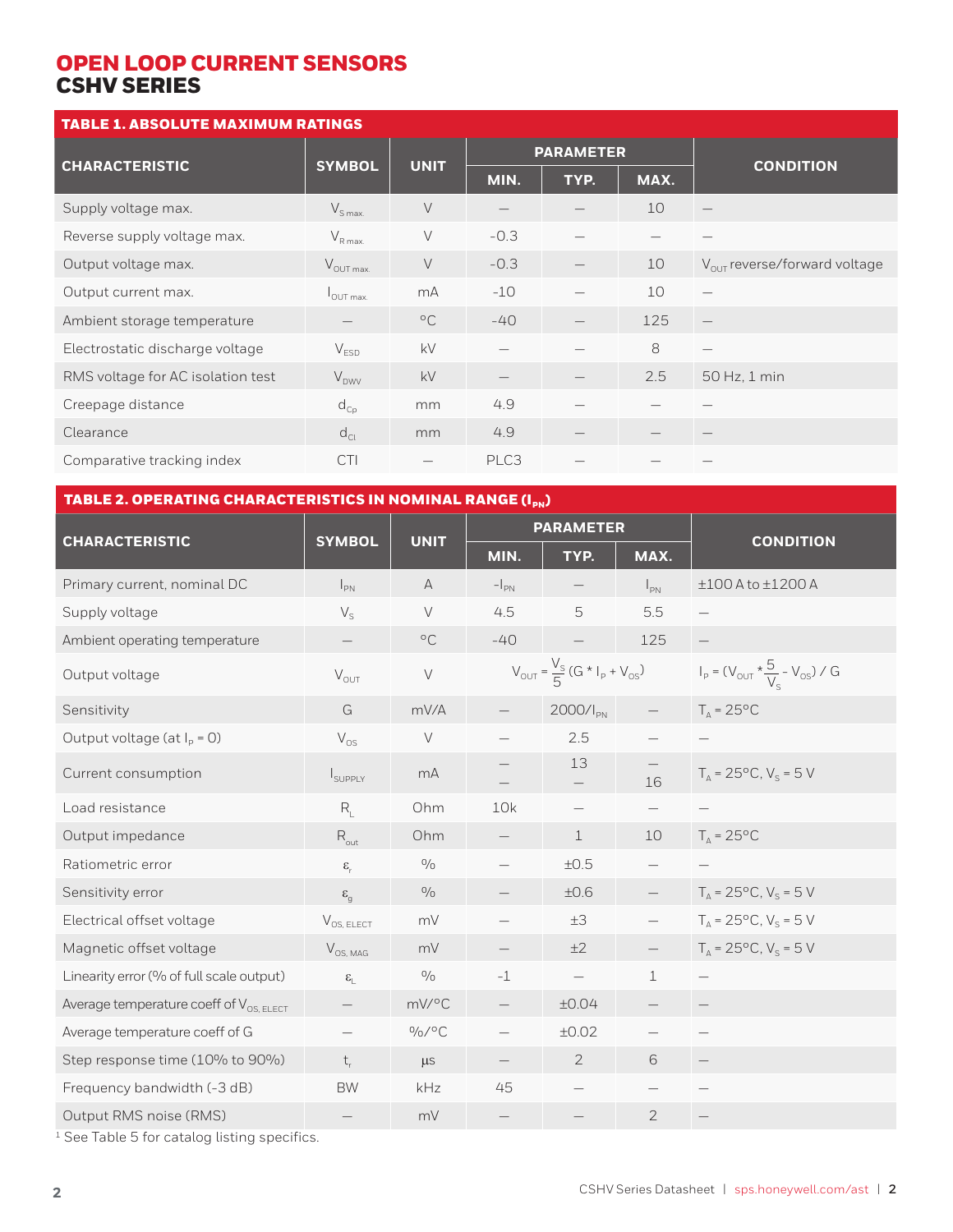| <b>TABLE 3. OVERALL ACCURACY</b> |                                                           |                                              |        |                                                    |                                        |             |  |  |
|----------------------------------|-----------------------------------------------------------|----------------------------------------------|--------|----------------------------------------------------|----------------------------------------|-------------|--|--|
| $I_{p}(A)$                       | T $_{\wedge}$ = 25°C, V $_{\text{S}}$ = 5 V $_{\text{S}}$ |                                              |        | -40°C < T $_{\circ}$ < 125°C, V <sub>s</sub> = 5 V |                                        |             |  |  |
| $-1_{PN}$                        | $\pm 20$ mV                                               | $\pm 1\%$ <sup>*</sup> $\vert_{\text{dust}}$ | ±1.00% | $±40$ mV                                           | $\pm 2\%$ * $I_{\text{dust}}$          | $±2.00\%$   |  |  |
|                                  | $±7$ mV                                                   | $±0.35\%$ <sup>*</sup> l <sub>DN</sub>       | ±0.35% | $±10$ mV                                           | $\pm 0.5\%$ * $I_{\text{dust}}$        | $\pm 0.5\%$ |  |  |
| $P_{\text{N}}$                   | $\pm 20$ mV                                               | $\pm 1\%$ <sup>*</sup> $I_{\text{PN}}$       | ±1.00% | $+40$ mV                                           | $\pm 2\%$ <sup>*</sup> $I_{\text{PN}}$ | ±2.00%      |  |  |

| <b>TABLE 4. MECHANICAL CHARACTERISTICS</b> |                       |  |  |  |  |
|--------------------------------------------|-----------------------|--|--|--|--|
| <b>CHARACTERISTIC</b>                      | <b>DESCRIPTION</b>    |  |  |  |  |
| Housing material                           | <b>PBT + GF30%</b>    |  |  |  |  |
| Mounting screw                             | M4, 2,5 N torque max. |  |  |  |  |
| Mating electrical connector                | TE MPN 1473672-1      |  |  |  |  |
| Weight                                     | 58 g                  |  |  |  |  |

#### TABLE 5. ORDER GUIDE

| <b>CATALOG LISTING</b> | <b>MEASURE</b><br><b>RANGE</b> | <b>SENSITIVITY</b>     |                | <b>OFFSET</b><br>(mV at $V_s = 5 V$ ) | <b>ACCURACY</b><br>(% at $V_s = 5 V$ ) |                                    |
|------------------------|--------------------------------|------------------------|----------------|---------------------------------------|----------------------------------------|------------------------------------|
|                        | (A)                            | (mV/A at $V_s = 5 V$ ) | $25^{\circ}$ C | $-40^{\circ}$ C to 85 $^{\circ}$ C    | $25^{\circ}$ C                         | $-40^{\circ}$ C to 85 $^{\circ}$ C |
| CSHV100A-001           | ±100                           | 20                     | $±7$ mV        | $±25$ mV                              | $\pm 1\%$                              | $\pm 2\%$                          |
| CSHV200A-001           | ±200                           | 10                     |                | $±15$ mV                              |                                        |                                    |
|                        |                                |                        | $25^{\circ}$ C | -40 $^{\circ}$ C to 125 $^{\circ}$ C  | $25^{\circ}$ C                         | -40°C to 125°C                     |
| CSHV300A-001           | ±300                           | 6.667                  |                | $±18$ mV                              | $+1\%$                                 | $+2%$                              |
| CSHV400A-001           | ±400                           | 5                      |                | $±10$ mV                              |                                        |                                    |
| CSHV500A-001           | ±500                           | $\overline{4}$         |                |                                       |                                        |                                    |
| CSHV600A-001           | ±600                           | 3.333                  |                |                                       |                                        |                                    |
| CSHV700A-001           | ±700                           | 2.857                  | $±7$ mV        |                                       |                                        |                                    |
| CSHV800A-001           | ±800                           | 2.5                    |                |                                       |                                        |                                    |
| CSHV900A-001           | ±900                           | 2.222                  |                |                                       |                                        |                                    |
| CSHV1000A-001          | ±1000                          | $\overline{2}$         |                |                                       |                                        |                                    |
| CSHV1100A-001          | ±1100                          | 1.818                  |                |                                       |                                        |                                    |
| CSHV1200A-001          | ±1200                          | 1.667                  |                |                                       |                                        |                                    |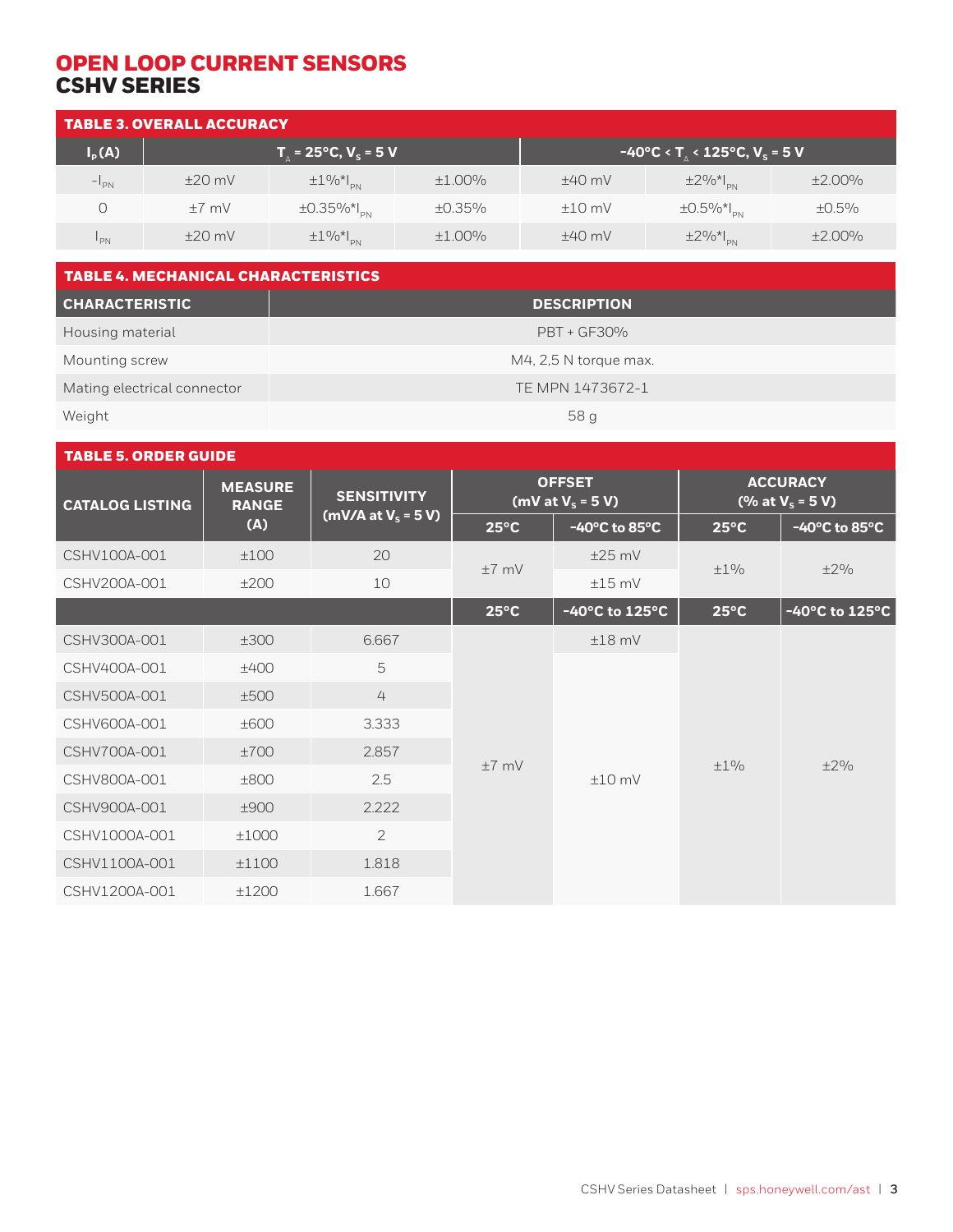**FIGURE 1. NOMENCLATURE**



#### **FIGURE 2. DIMENSIONAL DRAWINGS (FOR REFERENCE ONLY: MM/IN)**

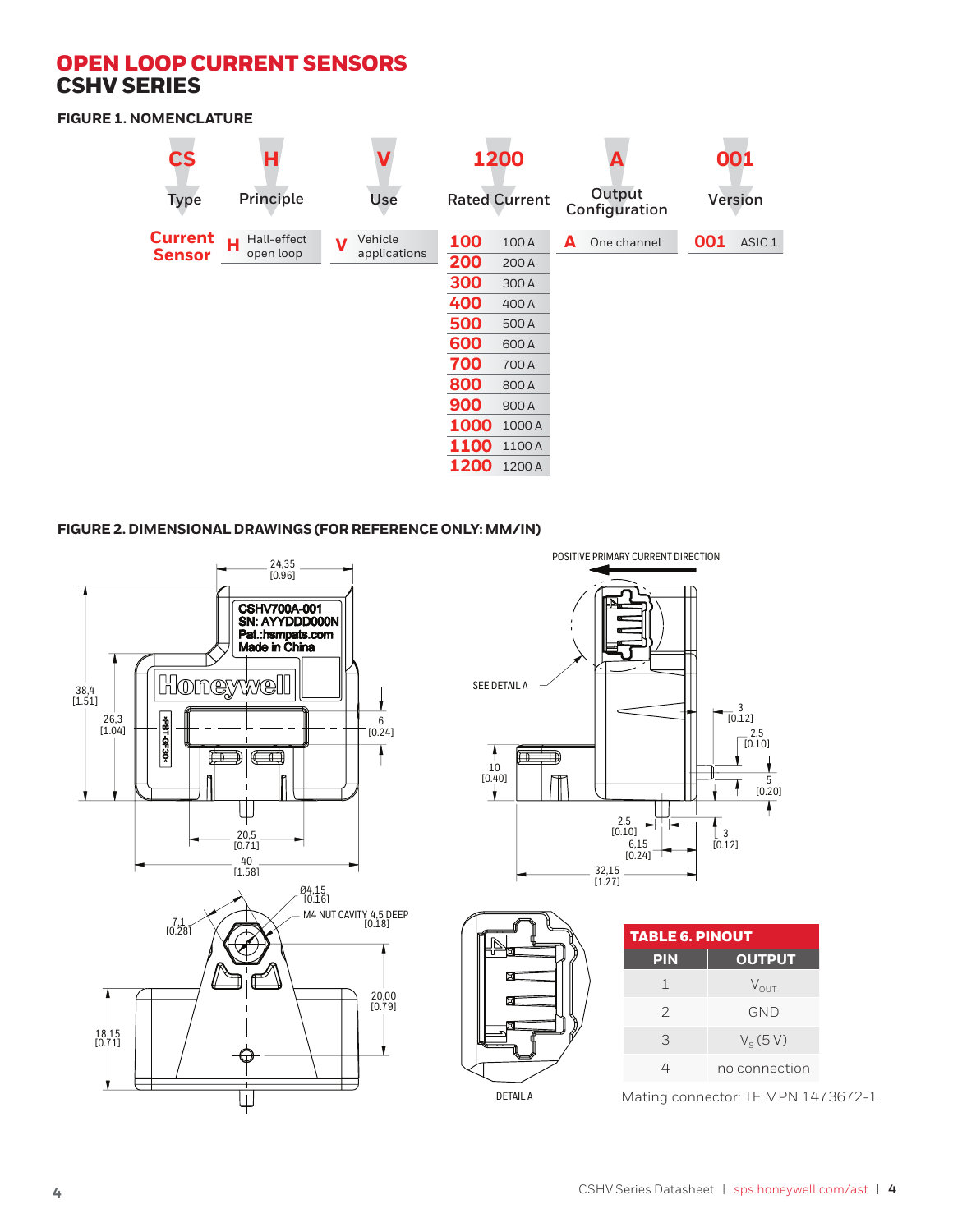**FIGURE 3. PART MARKING DETAILS**



#### **FIGURE 4. ELECTRICAL DIAGRAM**



#### **NOTICE SENSOR ACCESSIBILITY**

• Ensure that the current sensor is installed in a suitable electrical enclosure that is only accessible with the use of special tools.